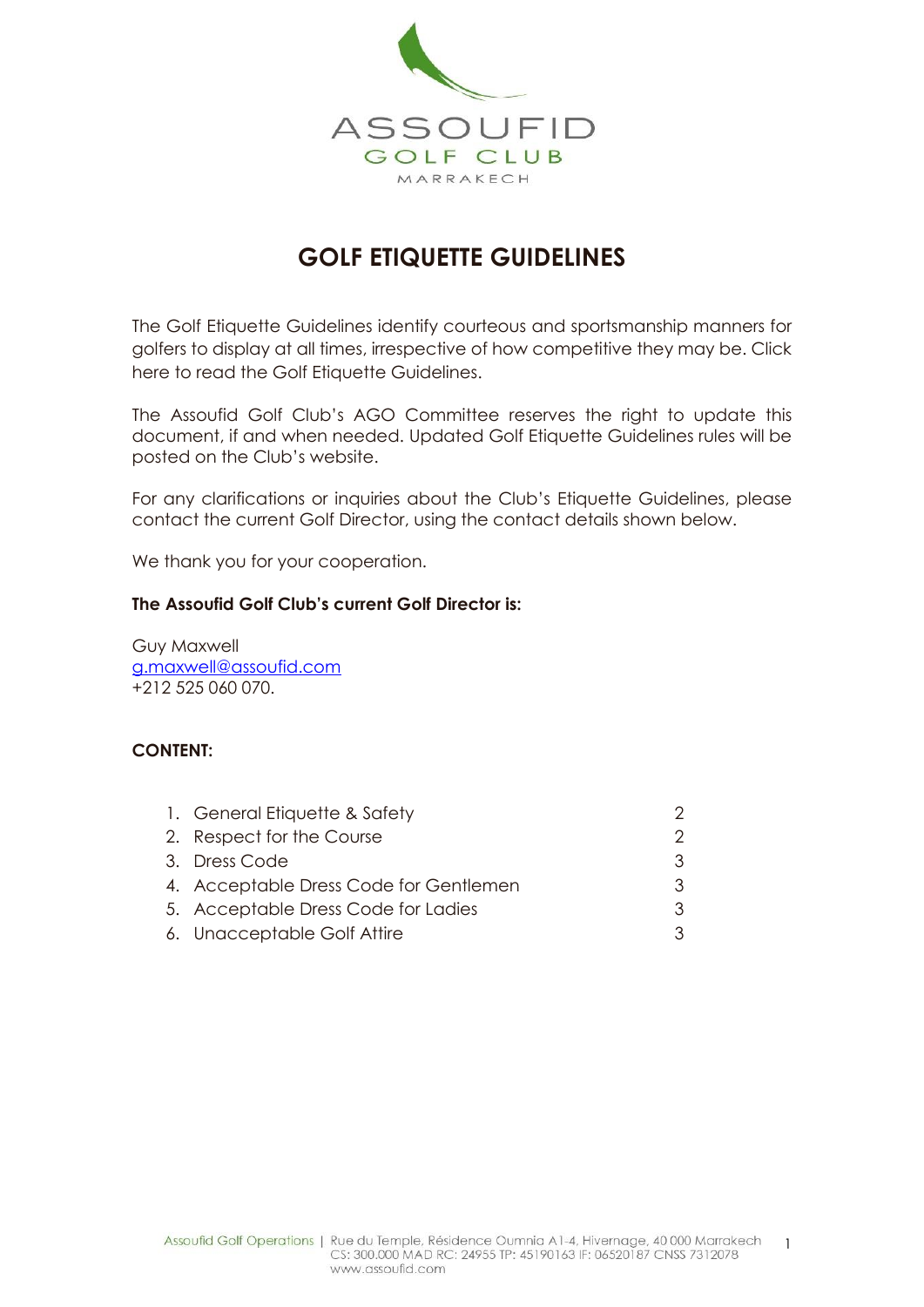

### **General Etiquette & Safety**

Unlike many sports, golf is played, for the most part, without the supervision of a referee or an umpire. The game relies on the integrity of the individual to show consideration for other players and to abide by the Rules of Golf of The Royal and Ancient Golf Club of St Andrews. All players should conduct themselves in a disciplined manner, demonstrating courtesy and sportsmanship at all times, irrespective of how competitive they may be. This is the spirit of the game of golf.

The overriding principle is that consideration should be shown to others on the course at all times.

- Mobile telephones and other electronic devices should not be used unless absolutely necessary and under no account should disturb others. All devices should be kept on silent mode.
- The golf course is not equipped with a lightning warning system. Therefore, it is every player's responsibility to suspend play and return immediately to the Clubhouse upon the first sign of lightning.
- Players should always alert course staff nearby or ahead when they are about to make a stroke that might endanger them.
- If there is any chance of a stray shot hitting anyone, then the universal warning of "fore" should be called out.

### **Respect for the Course**

- Players are requested to avoid causing damage to the course by causing divots when taking practice swings or by hitting the club head into the ground, for any reason.
- Players are requested not to lean on their clubs when on the green and should not use the head of a club to remove a ball from the hole.
- All persons using rental equipment are fully responsible for any damage, breakage and loss that may occur during the rental period. Therefore, when receiving and returning the rental equipment, they should carefully check the condition of the items rented.
- Smokers are requested to dispose of their cigarette/cigar butts and matches in the receptacles provided and not to throw or leave them on the golf course.
- Smoking is prohibited in the golf cars.
- Before leaving a bunker the player is requested to ensure that the sand has been smoothed over and raked in a proper manner and the rake has been left inside the bunker.
- Ball marks on greens should be repaired by the player to ensure that perfect green surfaces are maintained.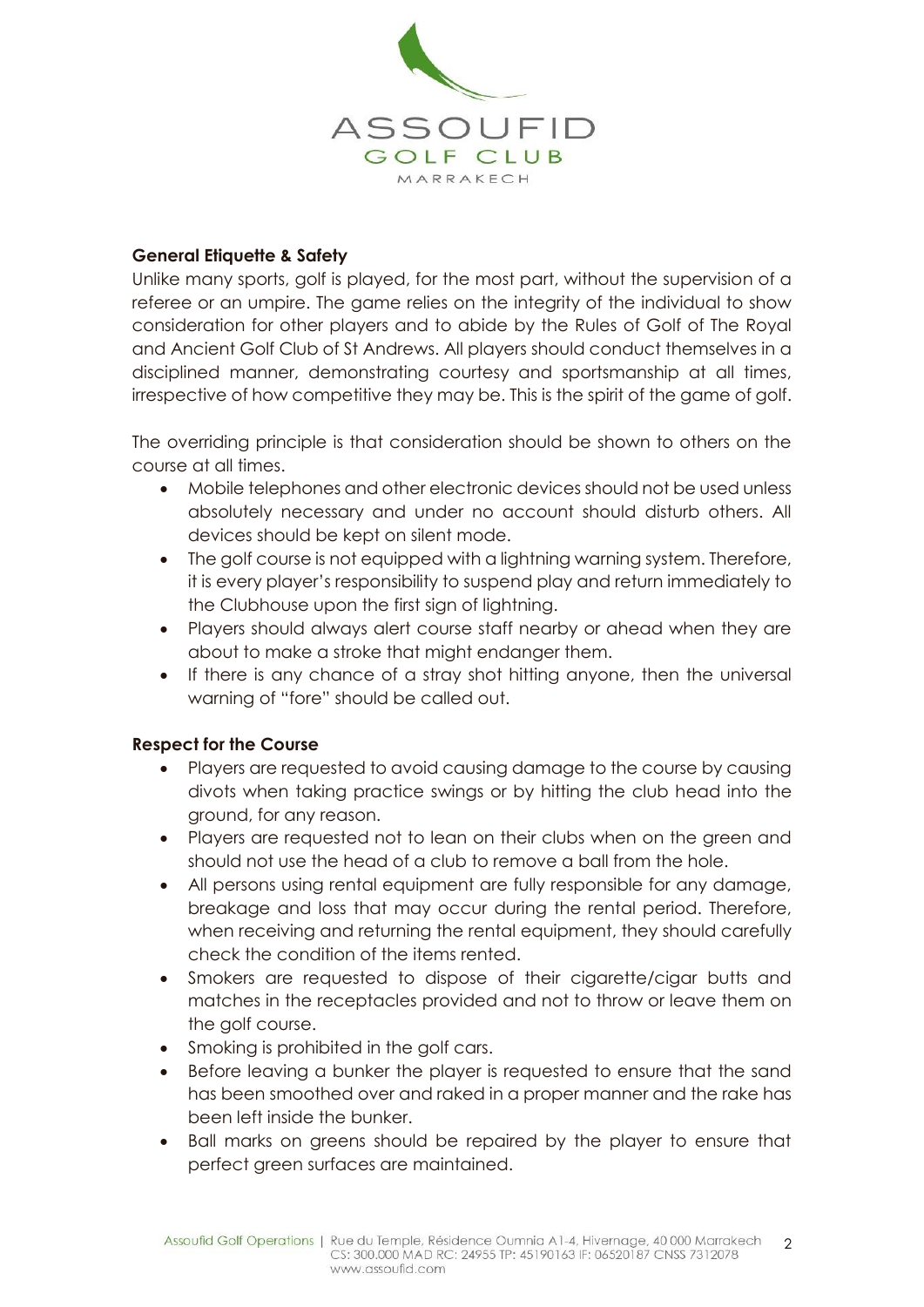

- Players are requested to ensure that damage caused by the execution of a stroke is properly repaired.
- Golf cars must be driven with care and attention to persons and the course alike. Direction signs must be adhered to and players are requested not to drive in the desert zones or within 20 meters of the greens.
- Animals are not allowed on the golf course.
- Practicing on the golf course with more than one ball at any time is not permitted.

## **Dress Code**

Proper golf attire is mandatory for all players, except children under 10 years of age.

Improperly dressed golfers will be asked to change before playing. In case of any doubt concerning attire, players should check with a member of the Golf Club Staff.

### **Acceptable attire for Gentlemen:**

- Traditional golf shirts with collars and sleeves
- **•** Golf slacks
- Bermuda length shorts, worn with long or short socks
- Hats/caps (not permitted to be worn inside the clubhouse)
- Golf shoes

### **Acceptable attire for Ladies:**

- Traditional golf shirts, with or without collars or sleeves
- Golf blouses
- Golf slacks
- Golf shorts/skirts worn no higher than 2 inches above the knee
- Hats/caps (not permitted to be worn inside the clubhouse)
- Golf shoes

### **Clothing other than traditional golf attire is not acceptable, and includes:**

- Short or mid-thigh length shorts for men
- Cargo-type shorts and trousers
- Tank tops, halter tops, T-shirts, rugby shirts, fishnet tops, cut-offs
- Bathing suits
- Sweat pants
- Jeans
- Clothing made from denim
- Tennis shorts or dresses